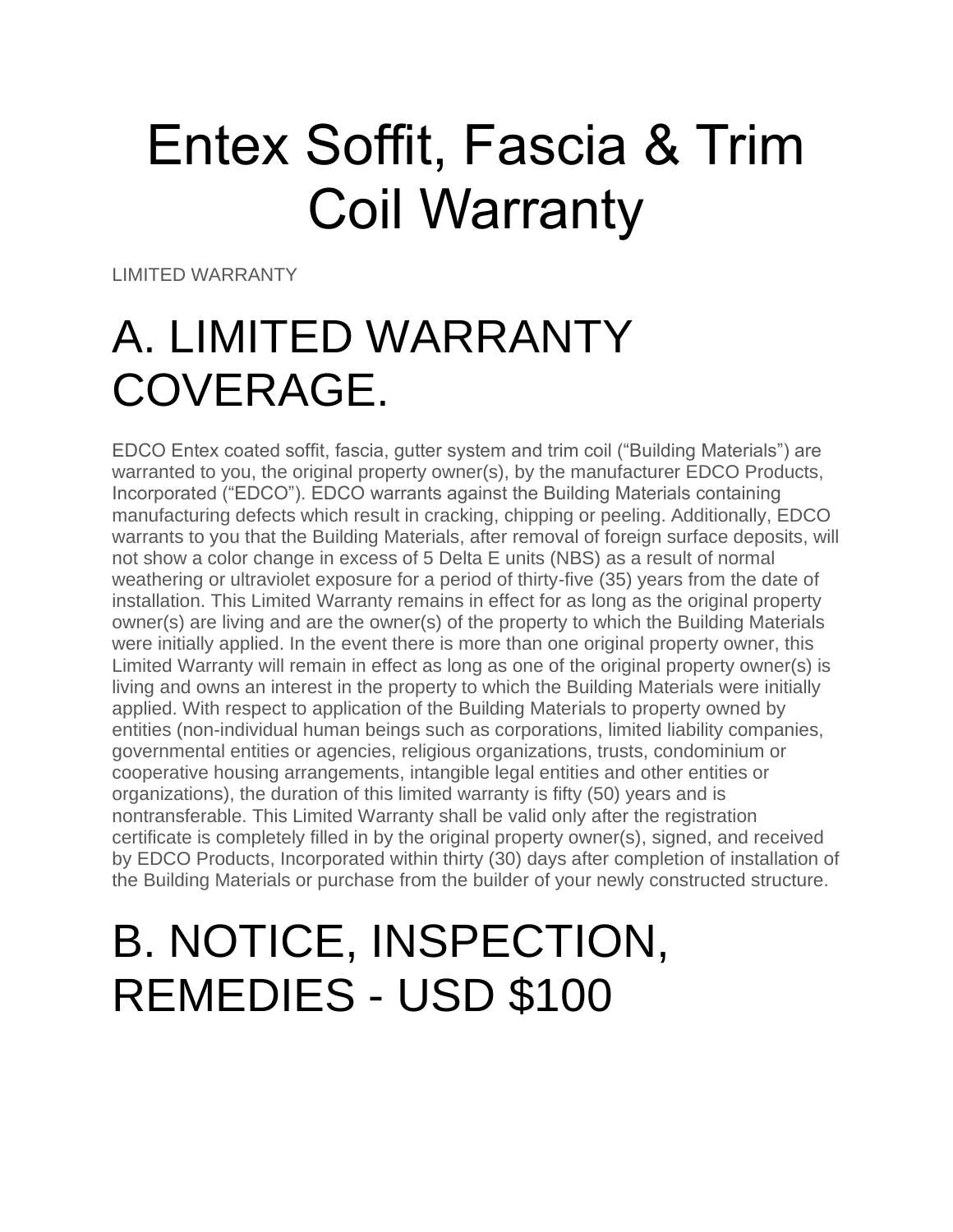#### PAYMENT, TOTAL LIABILITY – REPLACEMENT TERM.

1. If you think your Building Materials contain a warranted manufacturing defect, write to EDCO Products, Incorporated, 8700 Excelsior Boulevard, Hopkins, MN 55343, Attention: Warranty Services, and provide the date the Building Materials were installed, certificate number and name exactly as indicated on the original warranty registration. If you desire to exercise your rights under this Limited Warranty do not begin any repairs prior to receiving EDCO's written permission to do so. EDCO reserves the right to perform all repairs. Some methods of remedy may ruin the Building Materials or make it impossible for EDCO to repair the Building Materials. Further, EDCO must have a reasonable opportunity to inspect the Building Materials for defects before repairs begin. 2. Remedies: Subject to the limits set forth below, if a warranted manufacturing defect exists in your Building Materials, at EDCO's option, EDCO will repair, refinish or replace the defective Building Materials, or refund the price paid (including reasonable installation charges and taxes) for such defective Building Materials (a) at no charge if EDCO receives the claim within the first three years after the date of installation of such Building Materials; or (b) subject to your payment of \$100 U.S.\* for each incident under this Limited Warranty if EDCO receives the claim during the warranty period but after the first three years from date of installation of such Building Materials. In any case, EDCO's total liability for a claim under this Limited Warranty shall be limited to, and in no event exceed, the total purchase price (including reasonable installation charges and taxes) of the installed Building Materials. Any costs and expenses beyond EDCO's liability shall be paid to EDCO or otherwise paid by the owner(s) prior to EDCO commencing warranty work on any claim which exceeds EDCO's total liability. 3. Replacement Term: EDCO reserves the right to discontinue or make changes to its Building Materials. If the same Building Materials are not available and EDCO decides to replace the warranted defective Building Materials, EDCO shall have the right to substitute Building Materials which it considers of equal quality. All warranty claims shall be settled between you and EDCO, but EDCO may direct and pay a company, dealer, contractor, applicator or distributor to perform any remedy under this warranty on EDCO's behalf.

#### C. TRANSFER OF LIMITED WARRANTY

This Limited Warranty is transferable by the original property owner(s) to the next owner(s) of the property to which the Building Materials are attached provided EDCO receives notice of transfer of title of the property, accompanied by a One Hundred Dollar (\$100 U.S.) transfer fee\*, within thirty (30) days of the transfer of ownership. Your notice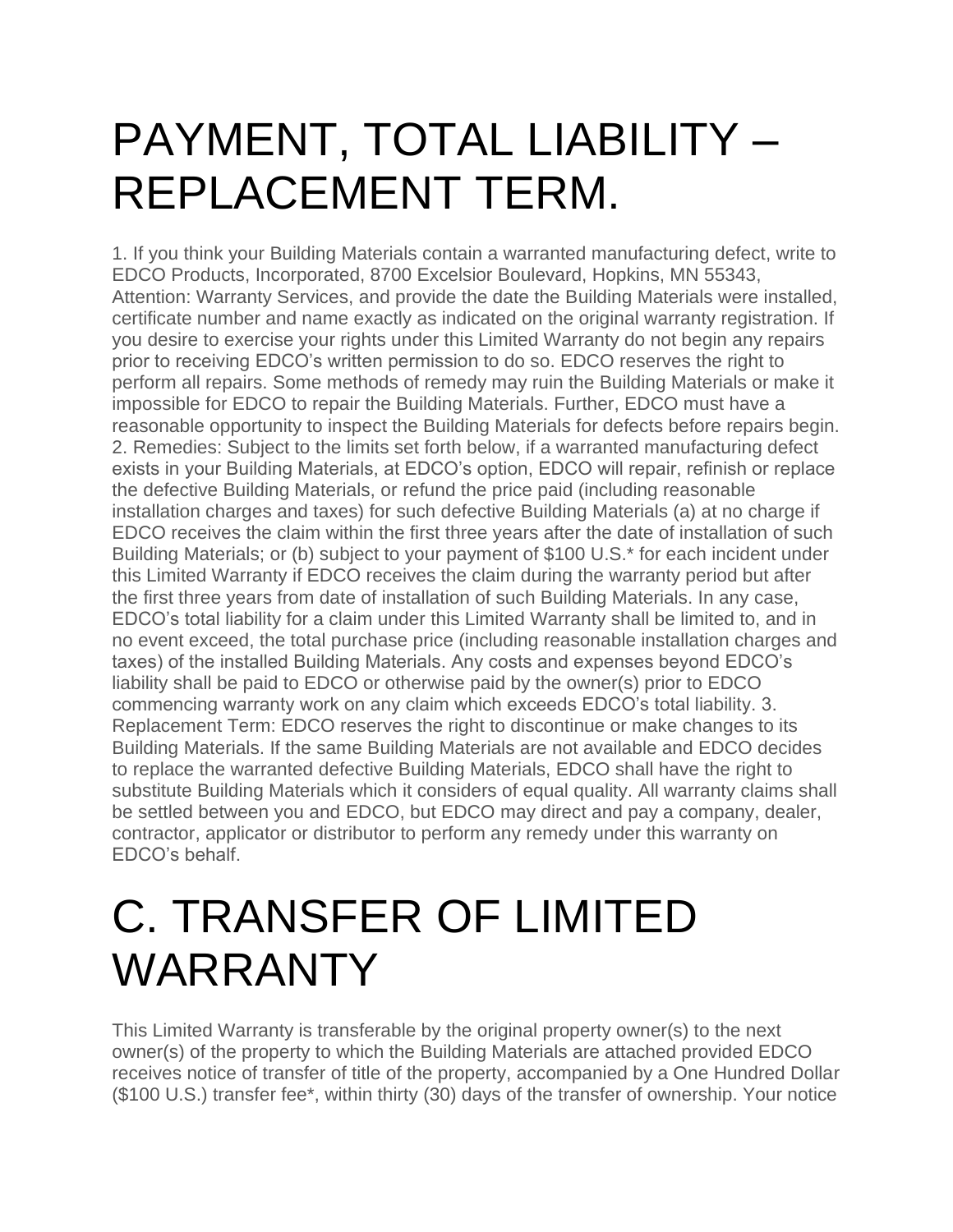must include the original owner's name as registered with EDCO on the original warranty registration, the name of the next property owner(s), the certificate registration number, and the date the Building Materials were installed. Failure to file the required transfer notice within thirty (30) days shall relieve EDCO of any further obligation to the next owner(s) under the terms of this Limited Warranty. Upon transfer of the Limited Warranty, the transferee shall be entitled to the remainder of the Limited Warranty based on the Limited Warranty start date being the initial installation date of the Building Materials applicable to the transferor, provided the Limited Warranty remedy shall, in addition to the \$100 per claim payment being due after the third year from the initial installation date, the property owner shall be responsible for 10% per year (e.g., 10% in 6th year, 20% in 7th year, etc.) of the total cost (or the refund will be reduced by such amount) until the fourteenth year when EDCO's warranty coverage is limited to 10% of the total costs and the property owner is responsible for the balance. The Limited Warranty applicable to entities is nontransferable and this section does not apply to entities.

## D. LIMITATIONS

This Limited Warranty is not applicable to recreational vehicles, including but not limited to campers and motor homes. This Limited Warranty is not applicable to Building Materials used in roofing applications. EDCO does not warrant the Building Materials against and EDCO shall not be liable for any damage to the Building Materials due to any of the following causes: faulty or improper installation or application of the Building Materials including "oil canning", waving, or buckling, or use of improper accessories; settlement, shrinkage, distortion, warping, failure or cracking of the wall or materials to which the Building Materials are applied; earthquake, hurricane, tornado, cyclone, gale, lightning, fire, Acts of God, flood, wind-borne objects, ice or weather of a catastrophic nature as defined by the United States Weather Bureau; harmful chemicals, contact with dissimilar materials as discussed in the final section of this Limited Warranty; surface discoloration due to air pollution, normal weathering of surface; fumes, vapors or salt spray directly applied to the Building Materials or in the atmosphere; vandalism, misuse, physical abuse, riot, insurrection or civil disorder; negligence in or failure to provide reasonable and necessary maintenance of the Building Materials to prevent an accumulation of surface dirt, staining, or mildew (Please see reverse side of this warranty for care and maintenance instructions.); cracking or crazing of the paint surface due to field forming of the Building Materials. This Limited Warranty covers only genuine EDCO Aluminum Soffit & Soffit Accessories, Aluminum & Steel Trim Coil, Gutter System, and Steel Fascia. It is your responsibility to verify that the soffit and accessories installed are our EDCO products. For Trim Coil, written proof that the material is our EDCO product is required. This Limited Warranty is the sole warranty given by EDCO regarding the Building Materials. EDCO shall not be liable for any other written or oral express warranties, including any given to you by dealers, contractors, applicators or distributors of the Building Materials. ANY IMPLIED WARRANTIES IMPOSED BY LAW, SUCH AS THE IMPLIED WARRANTIES OF MERCHANTABILITY AND FITNESS FOR PURPOSE, ARE LIMITED IN TIME TO THE DURATION OF THIS